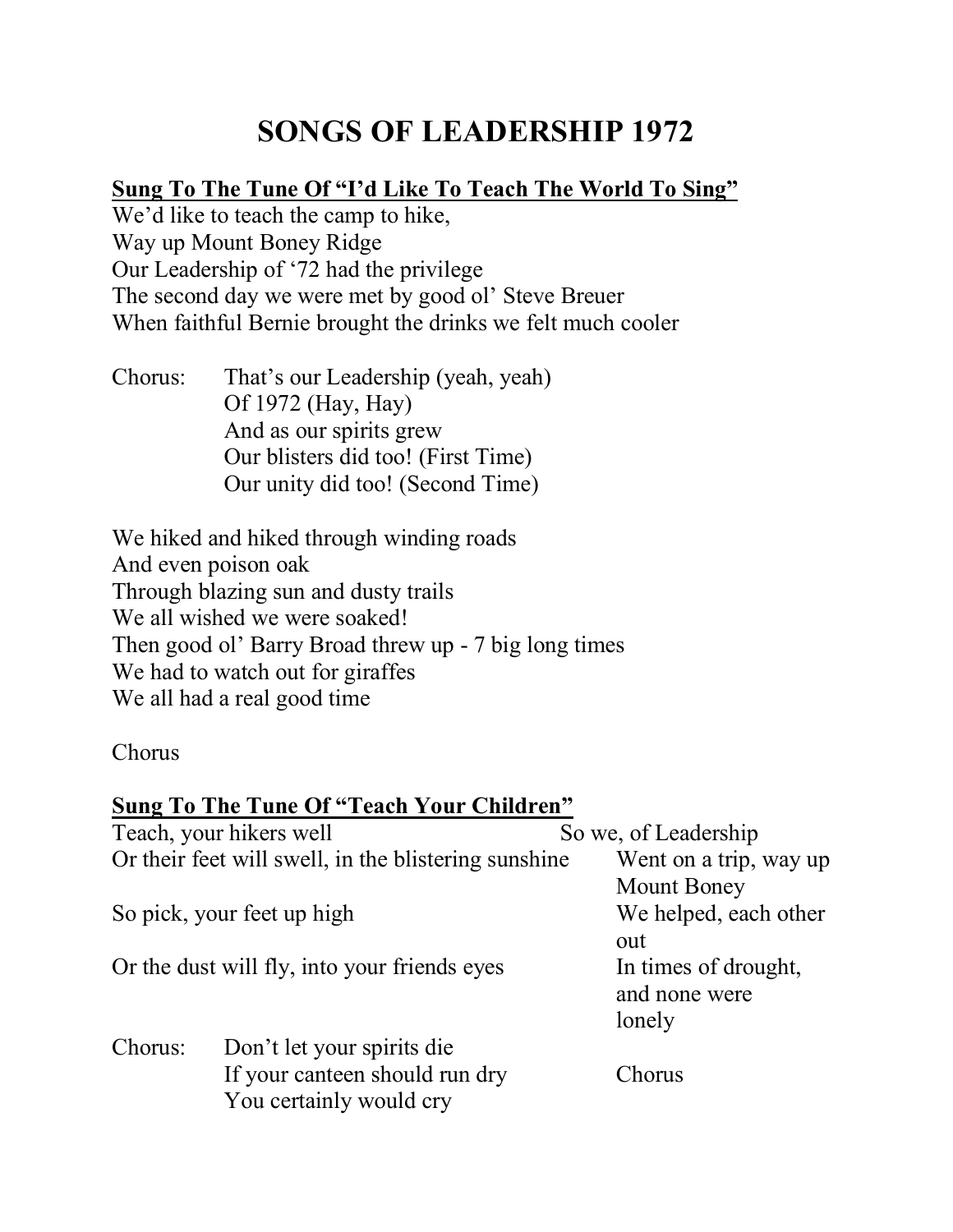Just keep on truckin' Through creeks, and

Point Magu

meadows too From Sanchez Ranch to

So we, have proved to

Our Leadership of '72

Chorus

# **Sung To The Tune Of "Weave Me The Sunshine"**

Chorus: Leave, leave, leave them sone sunshine We don't need it all Save us some breeze and some shady trees Fill our Canteens tall

The sun, way up in the sky Shine on us again And again and again and again and again And again and again (Chorus)

Leadership, kept their cool Even when hot And when we happened to get thirsty We said, "go suck a rock!" (Chours)

While hiking through the beautiful meadow On the bank of the creek Wyle, Rick, Greg and Dave lost us all They were playing Hide and Seek (Chorus)

Leadership of '72 Is very unified And now we're back at Camp Hess Kramer We're joining you Junior High (Chorus)

# **Sung To The Tune of "Sunshine Go Away"**

you